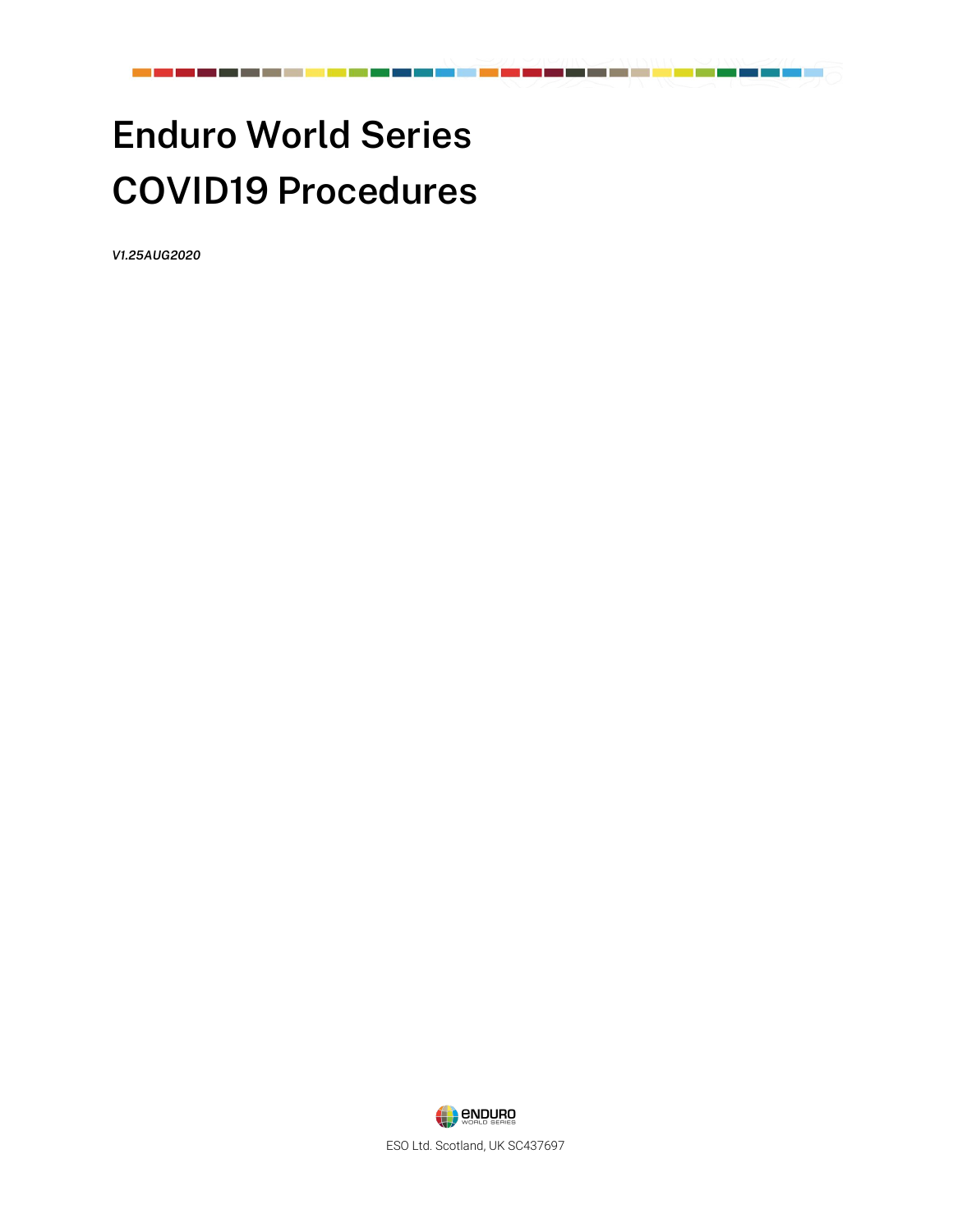All general COVID19 procedures below are designed to work in tandem with the detailed local COVID19 procedures provided by each Event Organiser and the local and national rules and laws at the host venue

These guidelines are subject to change with the evolving situation.

Everyone has a critical role and a shared responsibility for creating a healthy environment and a safe event. We are relying on all racers, staff, volunteers, and members of the host community to consistently and properly follow personal protective practices.

### **Course and Race Protocols**

- Riders must be queued at 2 meter gaps in all stage start queues
- Riders must report to Race Start 5 minutes earlier than normal in order to collect their timing chips
- Face masks must be worn on all transport (Gondolas,trains, shuttle buses)
- Hand sanitizing stations must be available throughout the event and race area
- Face masks must be worn by all staff to follow local face mask policy
- There will be no in person Rider Briefings held at any event. All riders must refer the Official Event Facebook page and the documents hosted on each event's webpage on www.enduroworldseries.com for event updates
- Official Team Manager's Briefings will be held over video conference call. Each manager will be sent a link to attend. No in-person meetings will be hosted at any event.
- To discourage public attendance trackside, racers will be sent a password to view the detailed race course map at the time scheduled for Course Map Release.

# **Timing**

- All timing chips will be assembled (chip and band) 24 hours before the event and disinfected prior to race start
- Chips will not be re-used between the EWS and EWS-E



ESO Ltd. Scotland, UK SC437697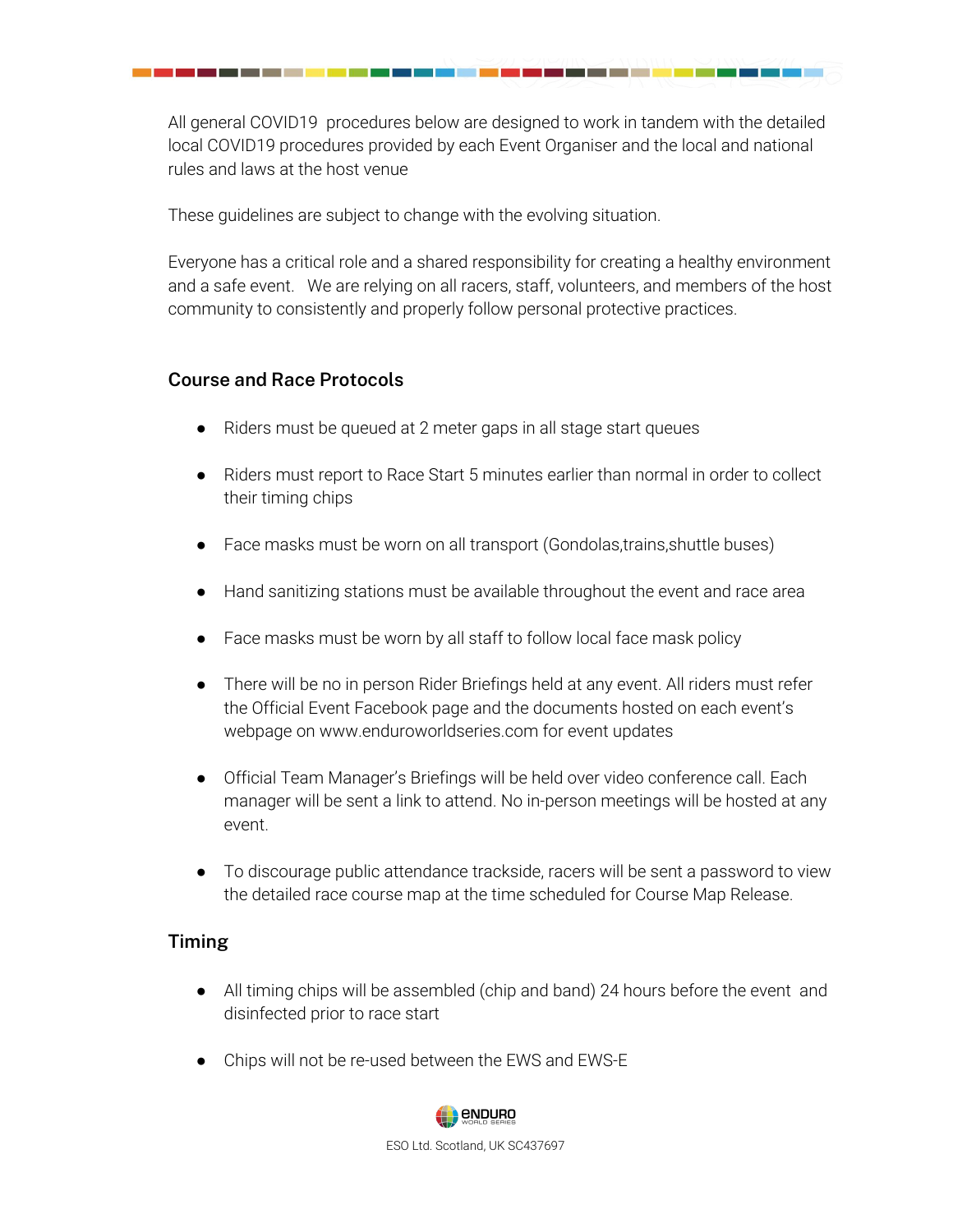● Post-race chip readout will be self-service by the rider

- Individual results print outs will handled by a timing staff member wearing gloves and will be placed on a table for collection by the rider at a distance of 2 meters
- Riders must put on their own timing chips Timing Staff must not put a timing chip on a rider
- Individual Special Stage start time stickers will not be produced. Riders must record their own start times from the digital start lists produced prior to the race start

#### **Feedzones**

● There will be no food available at food stations and all riders must provide their own water bottles/bladders for refill themselves at water stations. Shared food areas will not be available

#### **Athlete Registration**

- Registration hours will be extended to allow for distancing. Riders may be assigned time slots to attend athlete registration in order to keep queuing to a minimum.
- Riders stay 2 meters apart from each other and event staff during athlete registration

#### **Awards Ceremony Protocol**

- 1,2,3 Podium steps must be placed 2m apart
- Trophies or medals must be placed on a table and riders must collect their own trophies during the award ceremony
- The event announcer must remain 2 meters from all athletes at all times during the Awards Ceremony

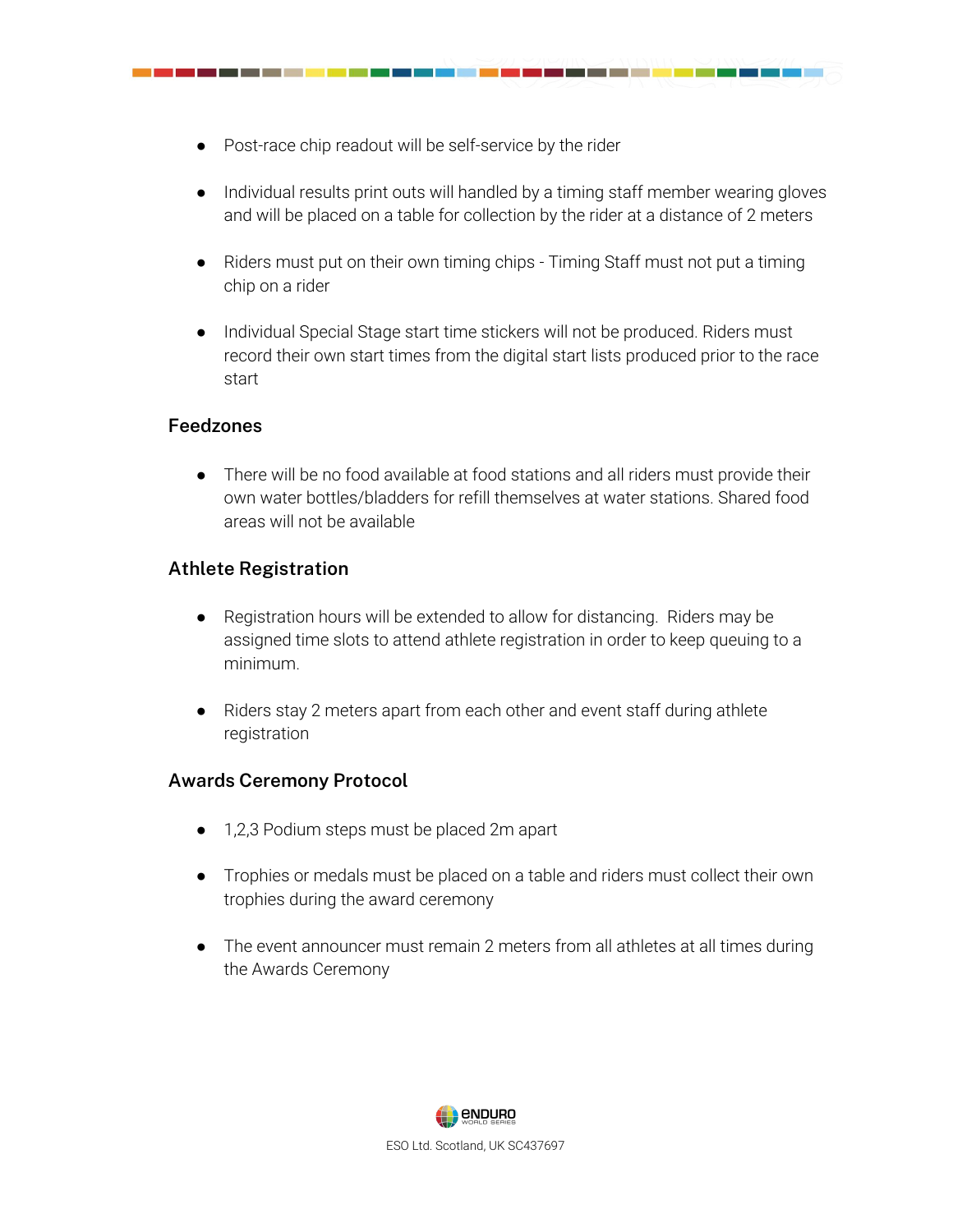

● Prior to each event Official Teams must register a list of riders and staff with the EWS that will form their Team bubble

- Team bubbles will be allowed to operate within their own social distancing and internal team covid policies during award ceremonies, official training and other scheduled events
- All local COVID19 regulations as laid out by the local authorities must be followed at all times by all riders and staff, regardless of internal team COVID19 policies
- Only riders and staff listed in a Team bubble will be allowed access to that Team's pit area. Riders from other Teams must not enter any area designated for another Team bubble
- Each official Team must inform the EWS of their accommodation details at each event
- Daily and including prior to travel, we recommend that teams complete the COVID clinical suspicion questionnaire (below) provide by the UCI. Like any medical questionnaire, it must be interpreted by a doctor, who may not be present on site. Teams are recommended to take adequate measures in case the risk score of a Team member is "strongly suspect" or "moderately suspect" on 2 days out of 5.

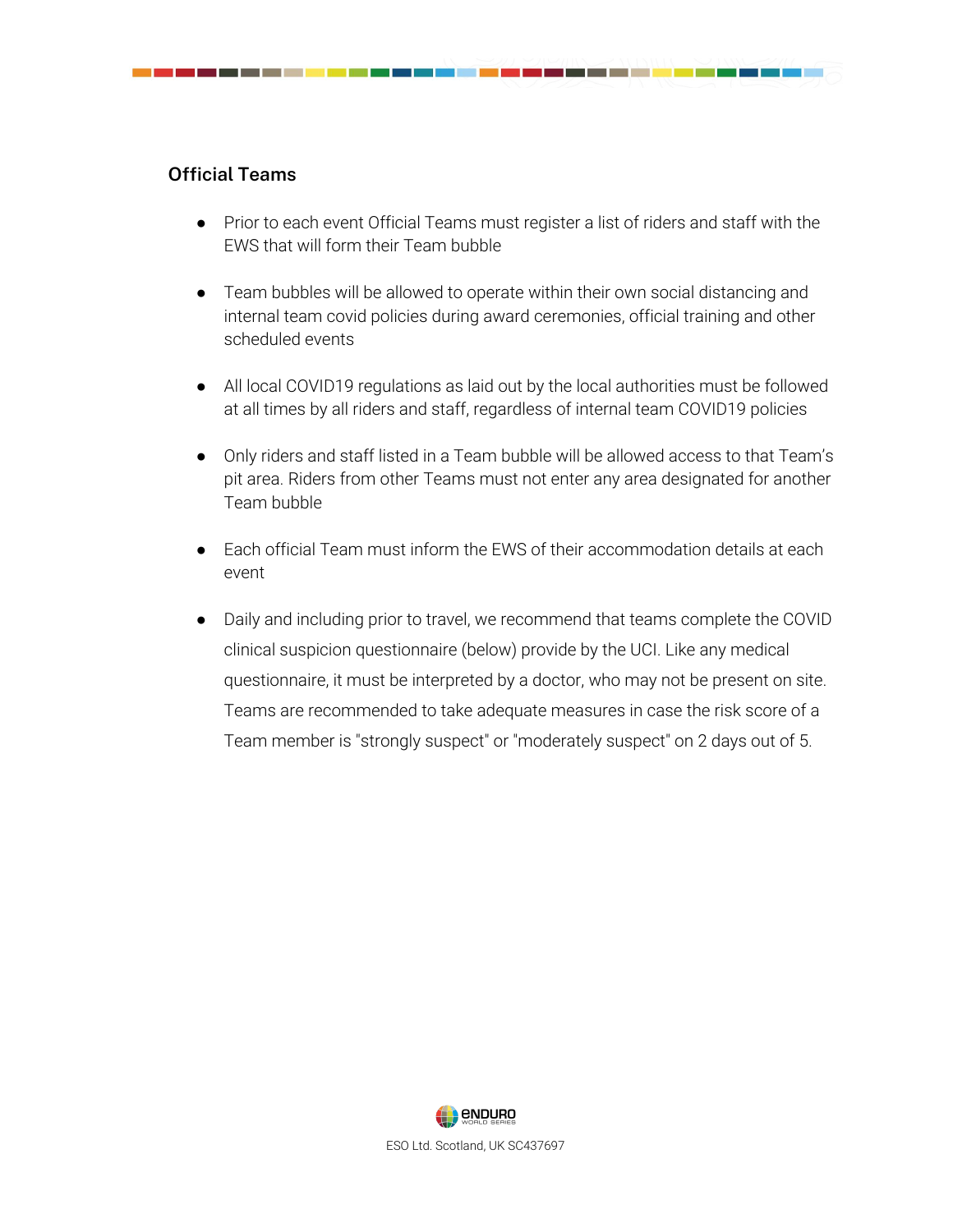|              | <b>Covid-19 questionnaire</b>                                             |       |
|--------------|---------------------------------------------------------------------------|-------|
|              |                                                                           |       |
|              | Fever $> 38^{\circ}$ C                                                    | 4 pts |
|              | Cough                                                                     | 4 pts |
|              | Shortness of breath                                                       | 4 pts |
|              | Stuffy nose or sore throat                                                | 2 pts |
|              | Unusual aches                                                             | 2 pts |
|              | Abnormal fatigue                                                          | 2 pts |
|              | Unusual headache                                                          | 1 pt  |
|              | Diarrhea - vomiting                                                       | 1 pt  |
|              |                                                                           |       |
|              |                                                                           |       |
| $\le$ or = 2 | a little suspicious                                                       |       |
| $3 - 5$      | moderately suspicious $\longrightarrow$ PCR test according to the context |       |
| $>$ or = 6   | highly suspicious <b>COVER</b> PCR test                                   |       |

\_\_\_\_\_\_\_\_\_\_\_\_\_\_\_\_\_\_\_\_\_\_

and the company of the company

#### **Media**

<u> Tanzania (m. 1898)</u>

- All video/TV interviews carried out by accredited media must take place from a minimum of 2 meters
- No interviews by the event host/MC will be carried out at race start
- No lapel microphones can be used by any media on any athlete or staff member
- A maximum of 20 core media including Official Team and EWS production crew will be provided media accreditation
- A maximum of 10 accredited media will be allowed to enter the media room at any one time
- 2 meters must be given between work stations in the media room



ESO Ltd. Scotland, UK SC437697